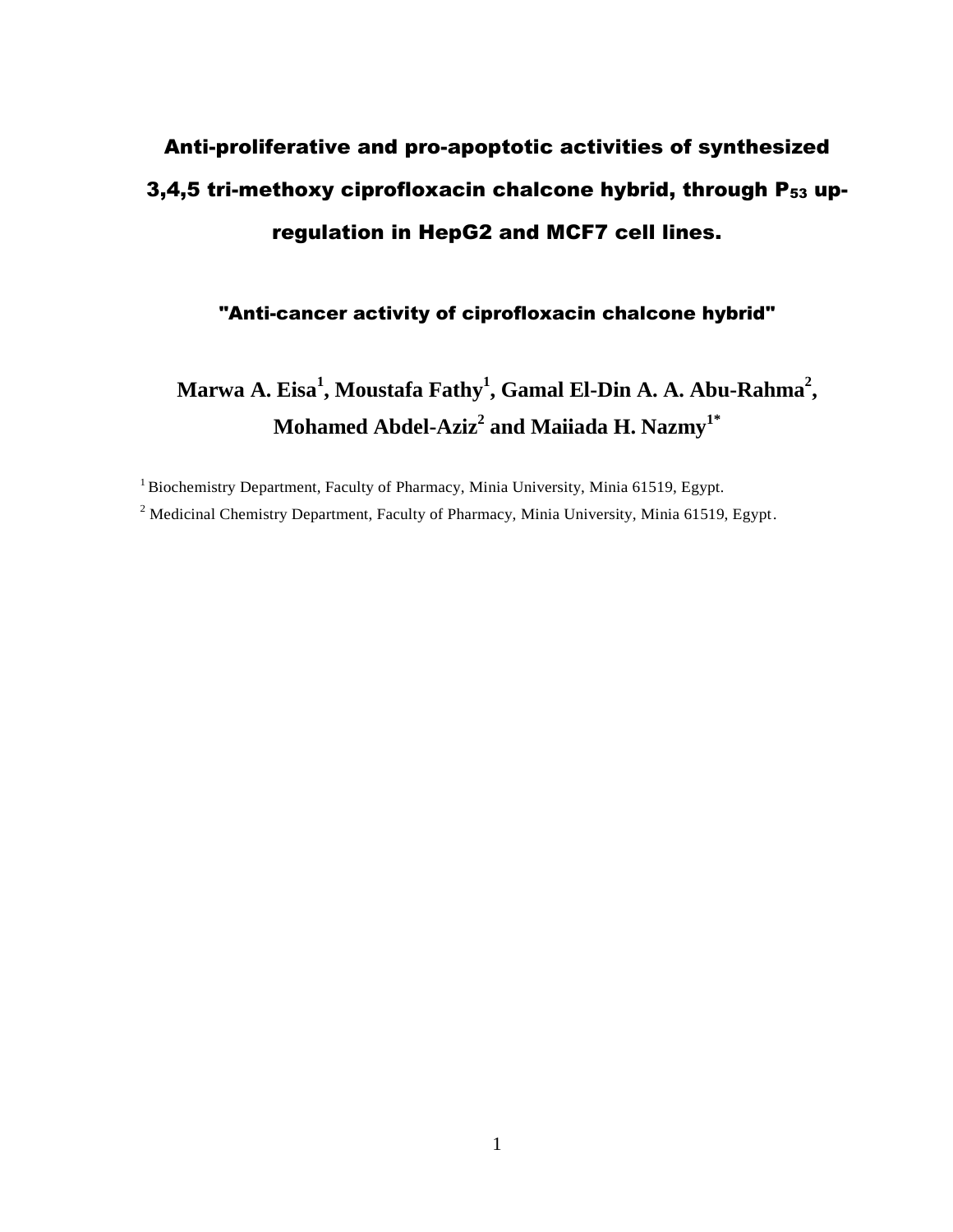### **CONTENTS**

|                | Original data for cell viability and IC50 calculation |    |
|----------------|-------------------------------------------------------|----|
| S <sub>2</sub> | Original data for cell cycle analysis                 |    |
|                | Original data for western blotting                    |    |
|                | Original data for RT-PCR                              | 10 |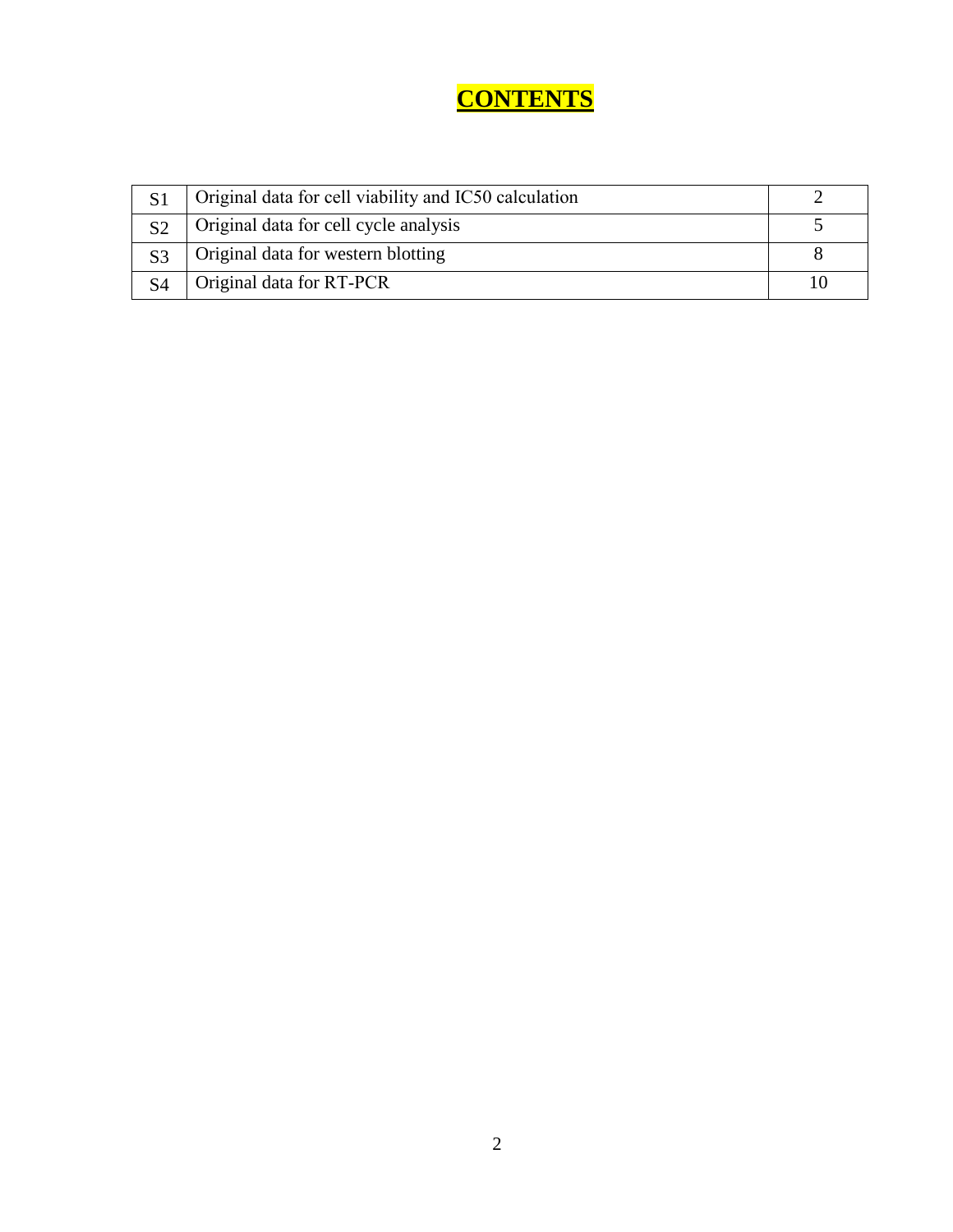# **S1- CELL VIABILITY TEST , IC<sup>50</sup> CALCULATION**



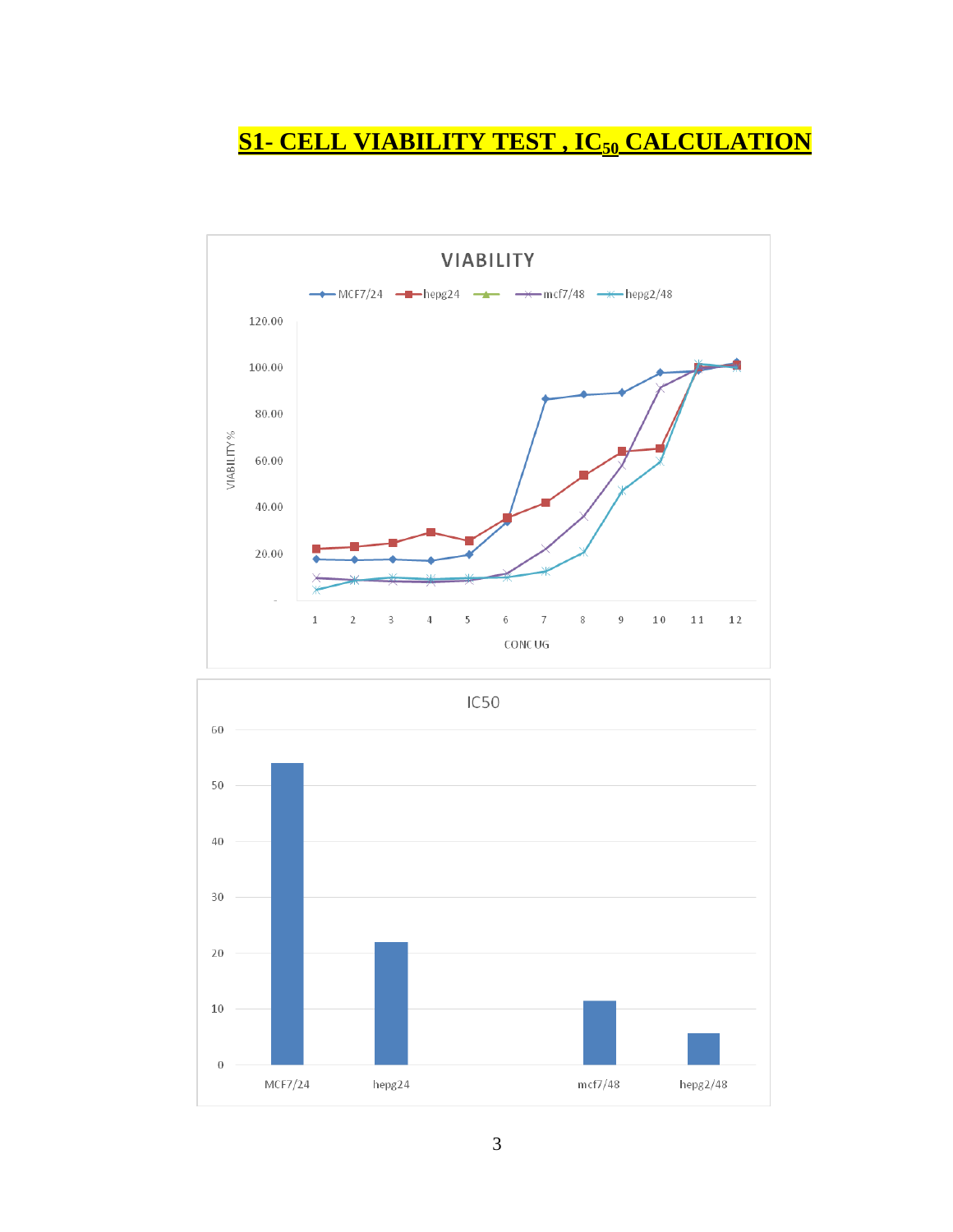| MCF7/24hrs  | $\mathbf{1}$ | $\overline{\mathbf{c}}$ | 3        | 4        | 5        | 6        | $\overline{7}$ | 8        | 9        | 10       | 11       | 12       |      |
|-------------|--------------|-------------------------|----------|----------|----------|----------|----------------|----------|----------|----------|----------|----------|------|
|             | 0.042        | 0.043                   | 0.044    | 0.041    | 0.044    | 0.08     | 0.192          | 0.207    | 0.173    | 0.198    | 0.226    | 0.219    |      |
|             | 0.044        | 0.042                   | 0.042    | 0.037    | 0.043    | 0.075    | 0.174          | 0.272    | 0.214    | 0.26     | 0.252    | 0.274    |      |
|             | 0.042        | 0.041                   | 0.041    | 0.045    | 0.055    | 0.088    | 0.257          | 0.158    | 0.256    | 0.247    | 0.233    | 0.244    |      |
|             | 0.042667     | 0.042                   | 0.042333 | 0.041    | 0.047333 | 0.081    | 0.207667       | 0.212333 | 0.214333 | 0.235    | 0.237    | 0.245667 |      |
|             | 17.77778     | 17.5                    | 17.63889 | 17.08333 | 19.72222 | 33.75    | 86.52778       | 88.47222 | 89.30556 | 97.91667 | 98.75    | 102.3611 |      |
|             | 0.251        | 0.252                   | 0.254    | 0.23     | 0.221    | 0.218    | 0.268          | 0.271    | 0.222    | 0.227    | 0.225    | 0.278    | 0.24 |
| cc          |              |                         |          |          |          |          |                |          |          |          |          |          |      |
| HepG2       | 0.047        | 0.036                   | 0.042    | 0.041    | 0.044    | 0.063    | 0.073          | 0.094    | 0.121    | 0.121    | 0.177    | 0.175    |      |
|             | 0.039        | 0.04                    | 0.046    | 0.069    | 0.044    | 0.065    | 0.07           | 0.084    | 0.115    | 0.11     | 0.18     | 0.169    |      |
|             | 0.028        | 0.043                   | 0.039    | 0.04     | 0.043    | 0.054    | 0.072          | 0.097    | 0.091    | 0.103    | 0.155    | 0.172    |      |
|             | 0.038        | 0.039667                | 0.042333 | 0.05     | 0.043667 | 0.060667 | 0.071667       | 0.091667 | 0.109    | 0.111333 | 0.170667 | 0.172    |      |
|             | 22.35294     | 23.33333                | 24.90196 | 29.41176 | 25.68627 | 35.68627 | 42.15686       | 53.92157 | 64.11765 | 65.4902  | 100.3922 | 101.1765 |      |
| cc          | 0.143        | 0.196                   | 0.138    | 0.172    | 0.16     | 0.171    | 0.156          | 0.125    | 0.198    | 0.145    | 0.207    | 0.197    | 0.16 |
|             |              |                         |          |          |          |          |                |          |          |          |          |          |      |
| 48 hr       | $\mathbf{1}$ | $\overline{2}$          | 3        | 4        | 5        | 6        | $\overline{7}$ | 8        | 9        | 10       | 11       | 12       |      |
| Α           | 0.081        | 0.048                   | 0.046    | 0.045    | 0.051    | 0.073    | 0.116          | 0.265    | 0.436    | 0.595    | 0.522    | 0.522    |      |
| В           | 0.054        | 0.049                   | 0.045    | 0.043    | 0.044    | 0.05     | 0.103          | 0.154    | 0.187    | 0.531    | 0.547    | 0.547    |      |
| C           | 0.026        | 0.049                   | 0.045    | 0.044    | 0.045    | 0.067    | 0.144          | 0.17     | 0.319    | 0.354    | 0.544    | 0.563    |      |
|             | 0.053667     | 0.048667                | 0.045333 | 0.044    | 0.046667 | 0.063333 | 0.121          | 0.196333 | 0.314    | 0.493333 | 0.537667 | 0.544    |      |
|             | 9.938272     | 9.012346                | 8.395062 | 8.148148 | 8.641975 | 11.7284  | 22.40741       | 36.35802 | 58.14815 | 91.35802 | 99.5679  | 100.7407 |      |
|             |              |                         |          |          |          |          |                |          |          |          |          |          |      |
| D           | 0.488        | 0.521                   | 0.743    | 0.667    | 0.46     | 0.687    | 0.4            | 0.412    | 0.734    | 0.486    | 0.564    | 0.415    | 0.54 |
|             |              |                         |          |          |          |          |                |          |          |          |          |          |      |
|             |              |                         |          |          |          |          |                |          |          |          |          |          |      |
| Ε           | 0.0224       | 0.047                   | 0.052    | 0.053    | 0.052    | 0.055    | 0.063          | 0.109    | 0.211    | 0.281    | 0.5      | 0.566    |      |
| $\mathsf F$ | 0.025        | 0.048                   | 0.056    | 0.054    | 0.058    | 0.061    | 0.072          | 0.123    | 0.252    | 0.272    | 0.553    | 0.547    |      |
| G           | 0.031        | 0.05                    | 0.059    | 0.048    | 0.051    | 0.051    | 0.075          | 0.115    | 0.319    | 0.435    | 0.625    | 0.538    |      |
|             | 0.026133     | 0.048333                | 0.055667 | 0.051667 | 0.053667 | 0.055667 | 0.07           | 0.115667 | 0.260667 | 0.329333 | 0.559333 | 0.550333 |      |
|             | 4.751515     | 8.787879                | 10.12121 | 9.393939 | 9.757576 | 10.12121 | 12.72727       | 21.0303  | 47.39394 | 59.87879 | 101.697  | 100.0606 |      |
| н           | 0.462        | 0.383                   | 0.438    | 0.575    | 0.684    | 0.703    | 0.579          | 0.539    | 0.577    | 0.582    | 0.566    | 0.56     | 0.5  |
|             |              |                         |          |          |          |          |                |          |          |          |          |          |      |

|      | <b>MCF7/24</b> | hepg24 | mcf7/48 | hepg $2/48$ |  |
|------|----------------|--------|---------|-------------|--|
| 2000 | 17.78          | 22.35  | 9.94    | 4.75        |  |
| 100  | 17.50          | 23.33  | 9.01    | 8.79        |  |
| 500  | 17.64          | 24.90  | 8.40    | 10.12       |  |
| 250  | 17.08          | 29.41  | 8.15    | 9.39        |  |
| 125  | 19.72          | 25.69  | 8.64    | 9.76        |  |
| 62.5 | 33.75          | 35.69  | 11.73   | 10.12       |  |
| 32   | 86.53          | 42.16  | 22.41   | 12.73       |  |
| 16   | 88.47          | 53.92  | 36.36   | 21.03       |  |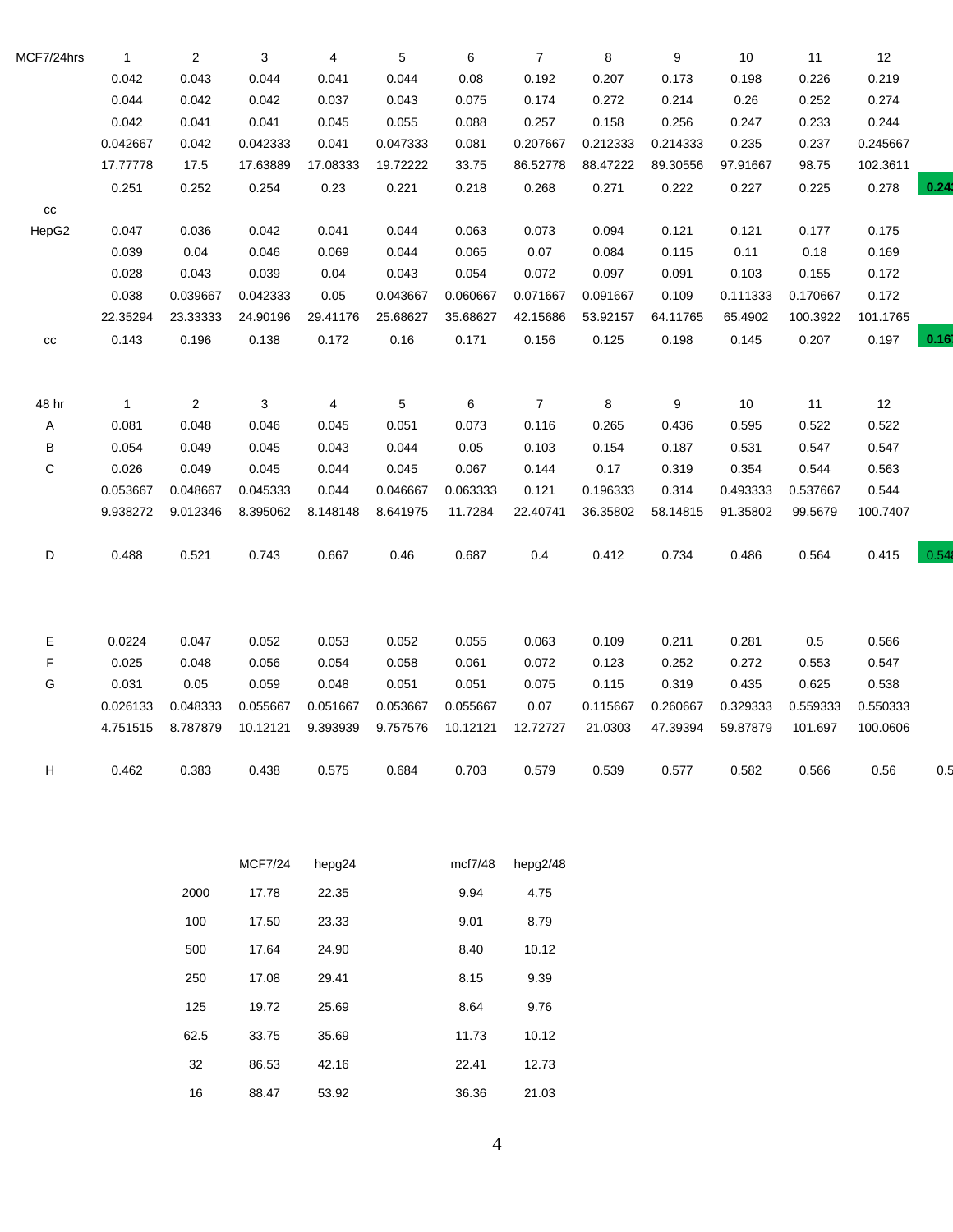| 8 | 89.31  | 64.12  | 58.15  | 47.39  |
|---|--------|--------|--------|--------|
| 4 | 97.92  | 65.49  | 91.36  | 59.88  |
| 2 | 98.75  | 100.39 | 99.57  | 101.70 |
| 1 | 102.36 | 101.18 | 100.74 | 100.06 |

|      | MCF7/24 | hepg24 |      | mcf7/48 hepg2/48 |
|------|---------|--------|------|------------------|
| IC50 | 54      | 22     | 11.5 | 5.6              |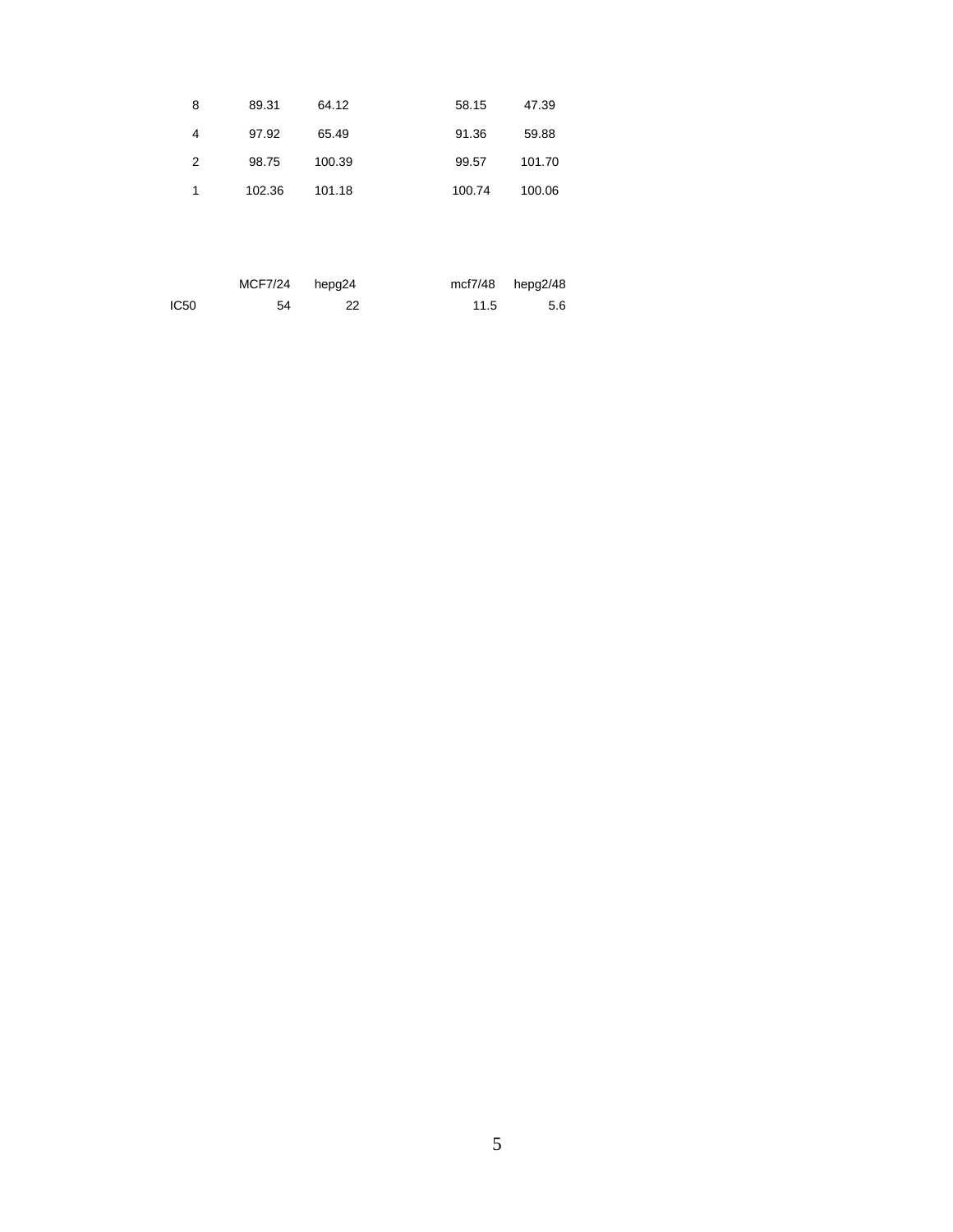### **S2- CELL CYCLE ANALYSIS**

|                | Sample data                      |                               |          |       |       | <b>Results</b> |                                           |
|----------------|----------------------------------|-------------------------------|----------|-------|-------|----------------|-------------------------------------------|
| <b>Ser</b>     | <b>Sample code</b>               | <b>Used</b><br>conc.<br>ug/ml | $%GO-G1$ | %S    | %G2/M | %Pre-G1        | <b>Comment</b>                            |
| 1              | T1/HepG2                         |                               | 51.66    | 28.55 | 19.79 | 8.97           | PreG1apoptosis&Cell<br>growth arrest@G2/M |
| $\overline{2}$ | C1.HepG2                         |                               | 59.46    | 31.39 | 9.15  | 2.59           | PreG1apoptosis&Cell<br>growth arrest@G2/M |
| 3              | T2/MCF7                          |                               | 38.71    | 35.01 | 26.28 | 14.27          | PreG1apoptosis&Cell<br>growth arrest@G2/M |
| 4              | C <sub>2</sub> .MCF <sub>7</sub> |                               | 43.94    | 37.36 | 18.7  | 3.07           |                                           |

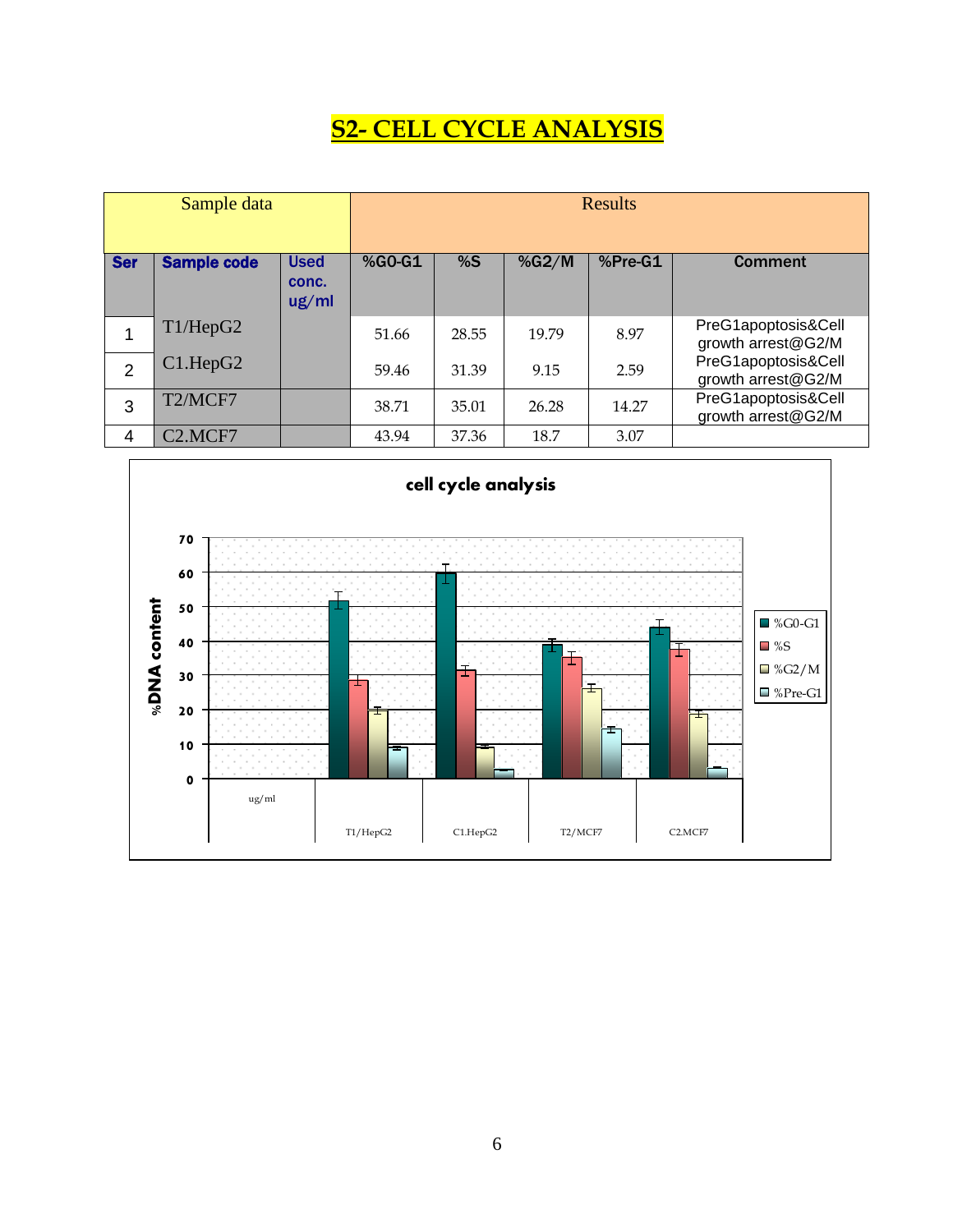|                |                                  | conc. |       | Apoptosis |      |                 |
|----------------|----------------------------------|-------|-------|-----------|------|-----------------|
|                |                                  | ug/ml | Total | Early     | Late | <b>Necrosis</b> |
|                | T1/HepG2                         |       | 8.97  | 3.49      | 4.79 | 0.69            |
| റ              | C1.HepG2                         |       | 2.59  | 1.32      | 0.79 | 0.48            |
| 3              | T2/MCF7                          |       | 14.27 | 4.41      | 7.6  | 2.26            |
| $\overline{4}$ | C <sub>2</sub> .MCF <sub>7</sub> |       | 3.07  | 1.43      | 1.05 | 0.59            |

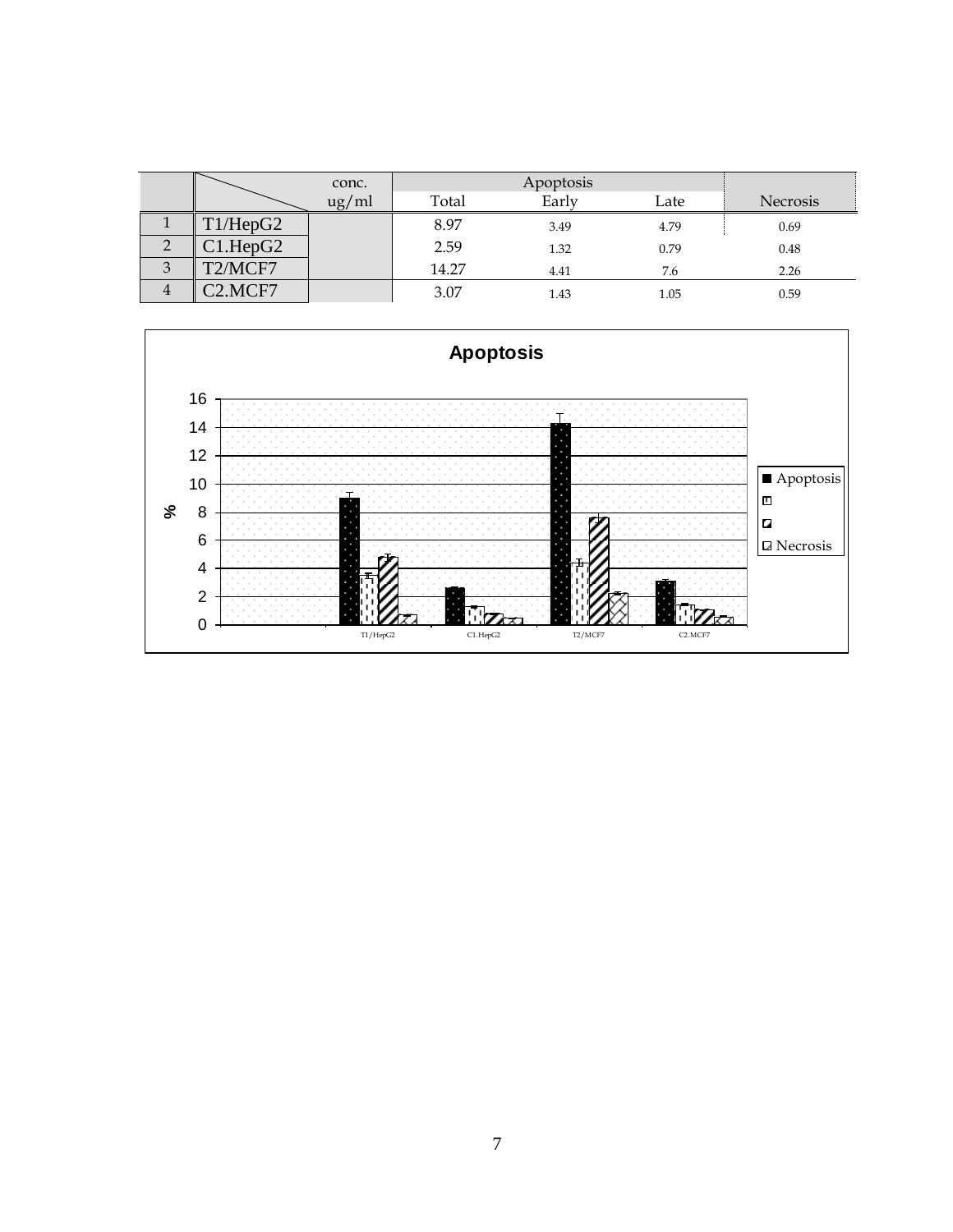#### Detailed results









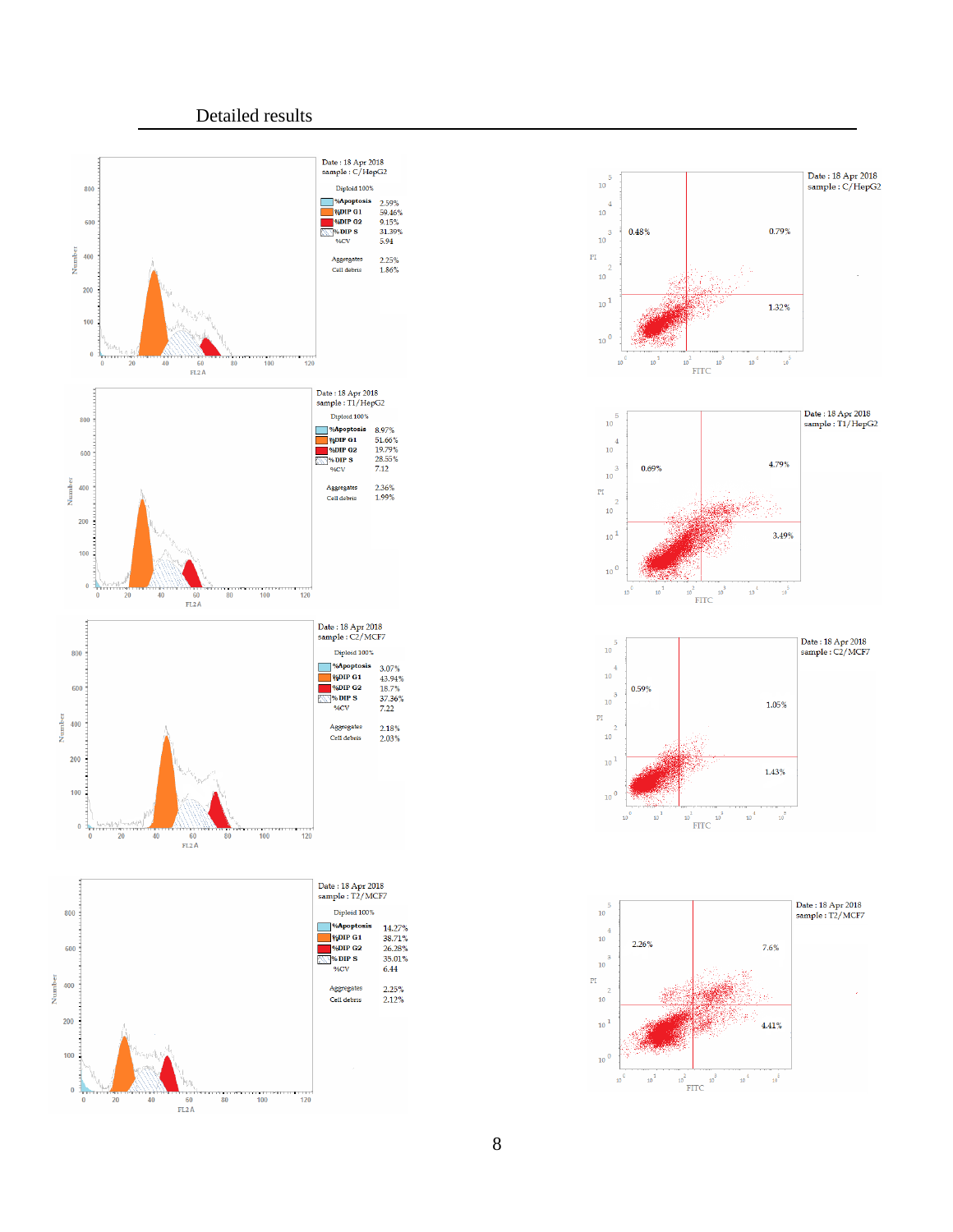### **S3- WESTERN BLOTTING**



p53

|         |         | MCF7          |          | HepG2   |               |          |  |
|---------|---------|---------------|----------|---------|---------------|----------|--|
|         |         | <b>Tested</b> |          |         | <b>Tested</b> |          |  |
|         | Control | drug          | doxo     | Control | drug          | doxo     |  |
| trial 1 |         | 2.5           | 1.75     |         | 3             | 1.9      |  |
| trial 2 |         | 2.51          | 1.751    |         | 3             | 1.99     |  |
| trial 3 |         | 2.499         | 1.749    | 1       | 3.1           | 1.91     |  |
| trial 4 |         | 2.5           | 1.75     |         | 3.1           | 1.9      |  |
| trial 5 |         | 2.5           | 1.75     | 1       | 3             | 1.9      |  |
| avg     |         | 2.5018        | 1.75     | 1       | 3.04          | 1.92     |  |
| st dev  | 0       | 0.004118      | 0.000632 | 0       | 0.04899       | 0.035214 |  |

cox2 MCF7 HepG2 **Control** Tested drug doxo Control Tested drug doxo trial 1 0.293097 0.4 1 0.31 0.5 trial 2 1 0.293098 0.41 1 0.32 0.49 trial 3 1 0.291098 0.39 1 0.3 0.5 trial 4 1 0.293098 0.4 1 0.31 0.48 trial 5 1 0.292098 0.4 1 0.31 0.49 avg 1 0.292498 0.4 1 0.31 0.492 st dev 0 0.0008 0.006325 0 0.006325 0.007483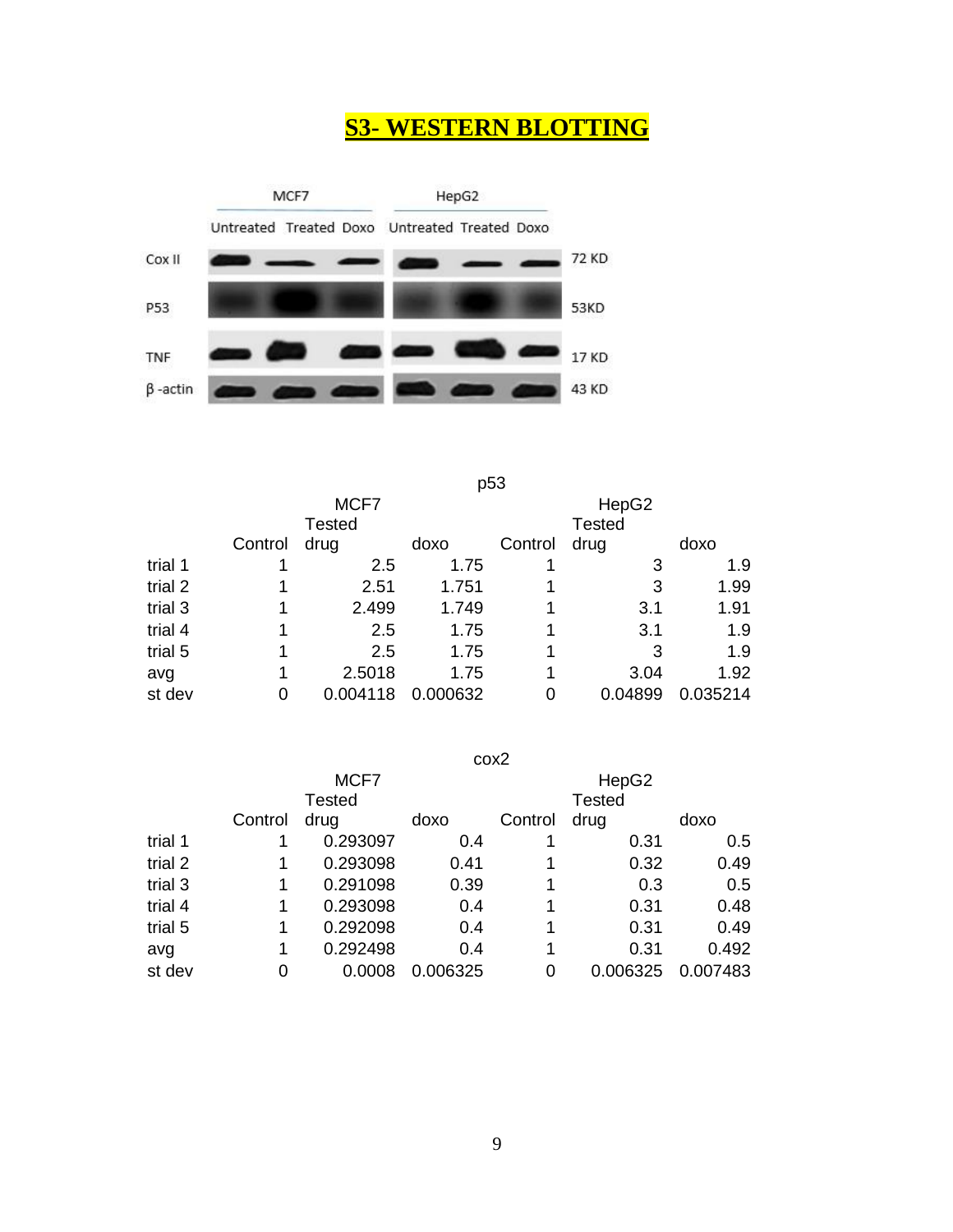#### TNF-alpha MCF7 HepG2 Control Tested drug doxo Control Tested drug doxo trial 1 1 1.87706 1.8 1 2.5 trial 2 1 1.87806 1.81 1 2.51 1.34 trial 3 1 1.87906 1.79 1 2.52 1.35<br>trial 4 1 1.87806 1.8 1 2.5 1.33 trial 4 1 1.87806 1.8 1 2.5 1.33<br>trial 5 1 1.87806 1.8 1 2.5 1.35 1 1.87806 1.8 1 2.5 1.35 avg 1 1.87806 1.8 1 2.506 1.344 st dev 0 0.000632 0.006325 0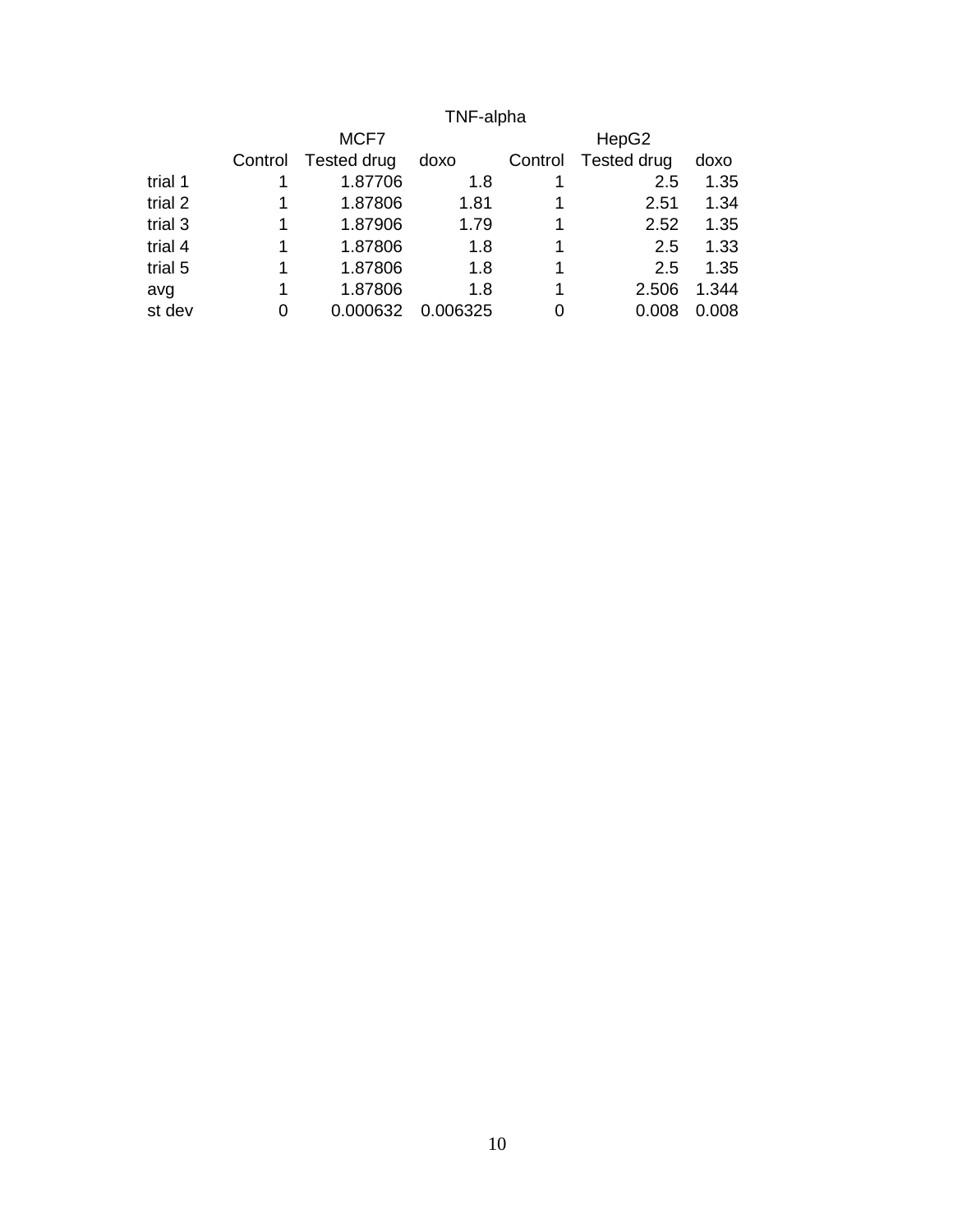## **S4- RT-PCR RESULTS**

|         | p <sub>53</sub> |               |          |         |               |          |  |  |  |
|---------|-----------------|---------------|----------|---------|---------------|----------|--|--|--|
|         |                 | MCF7          |          | HepG2   |               |          |  |  |  |
|         |                 | <b>Tested</b> |          |         | <b>Tested</b> |          |  |  |  |
|         | Control         | drug          | doxo     | Control | drug          | doxo     |  |  |  |
| trial 1 |                 | 15.349        | 6        |         | 6.58          | 3.7      |  |  |  |
| trial 2 |                 | 15.34         | 6.1      |         | 6.58          | 3.6      |  |  |  |
| trial 3 |                 | 15.348        | 5.9      |         | 6.59          | 3.8      |  |  |  |
| trial 4 |                 | 15.349        | 6        |         | 6.57          | 3.71     |  |  |  |
| trial 5 |                 | 15.348        | 6        | 1       | 6.58          | 3.69     |  |  |  |
| avg     |                 | 15.3468       | 6        | 1       | 6.58          | 3.7      |  |  |  |
| st dev  | 0               | 0.003429      | 0.063246 | 0       | 0.006325      | 0.063561 |  |  |  |

|         | cox2    |             |          |         |                    |          |  |  |  |  |
|---------|---------|-------------|----------|---------|--------------------|----------|--|--|--|--|
|         |         | MCF7        |          |         | HepG2              |          |  |  |  |  |
|         | Control | Tested drug | doxo     | Control | <b>Tested drug</b> | doxo     |  |  |  |  |
| trial 1 |         | 0.393097    | 0.5      |         | 0.41               | 0.6      |  |  |  |  |
| trial 2 | 1       | 0.393098    | 0.51     | 1       | 0.42               | 0.59     |  |  |  |  |
| trial 3 | 1       | 0.391098    | 0.49     | 1       | 0.4                | 0.6      |  |  |  |  |
| trial 4 | 1       | 0.393098    | 0.5      | 1       | 0.41               | 0.58     |  |  |  |  |
| trial 5 | 1       | 0.392098    | 0.5      | 1       | 0.41               | 0.59     |  |  |  |  |
| avg     | 1       | 0.392498    | 0.5      | 1       | 0.41               | 0.592    |  |  |  |  |
| st dev  | 0       | 0.0008      | 0.006325 | 0       | 0.006324555        | 0.007483 |  |  |  |  |

|         | TNF-alpha |             |          |         |             |       |  |  |  |
|---------|-----------|-------------|----------|---------|-------------|-------|--|--|--|
|         |           | MCF7        |          |         | HepG2       |       |  |  |  |
|         | Control   | Tested drug | doxo     | Control | Tested drug | doxo  |  |  |  |
| trial 1 |           | 2.87706     | 2.2      |         | 3.5         | 1.75  |  |  |  |
| trial 2 |           | 2.87806     | 2.21     |         | 3.51        | 1.74  |  |  |  |
| trial 3 |           | 2.87906     | 2.19     |         | 3.52        | 1.75  |  |  |  |
| trial 4 | 1         | 2.87806     | 2.2      | 1       | 3.5         | 1.73  |  |  |  |
| trial 5 | 1         | 2.87806     | 2.2      | 1       | 3.5         | 1.75  |  |  |  |
| avg     | 1         | 2.87806     | 2.2      | 1       | 3.506       | 1.744 |  |  |  |
| st dev  | 0         | 0.000632    | 0.006325 | 0       | 0.008       | 0.008 |  |  |  |